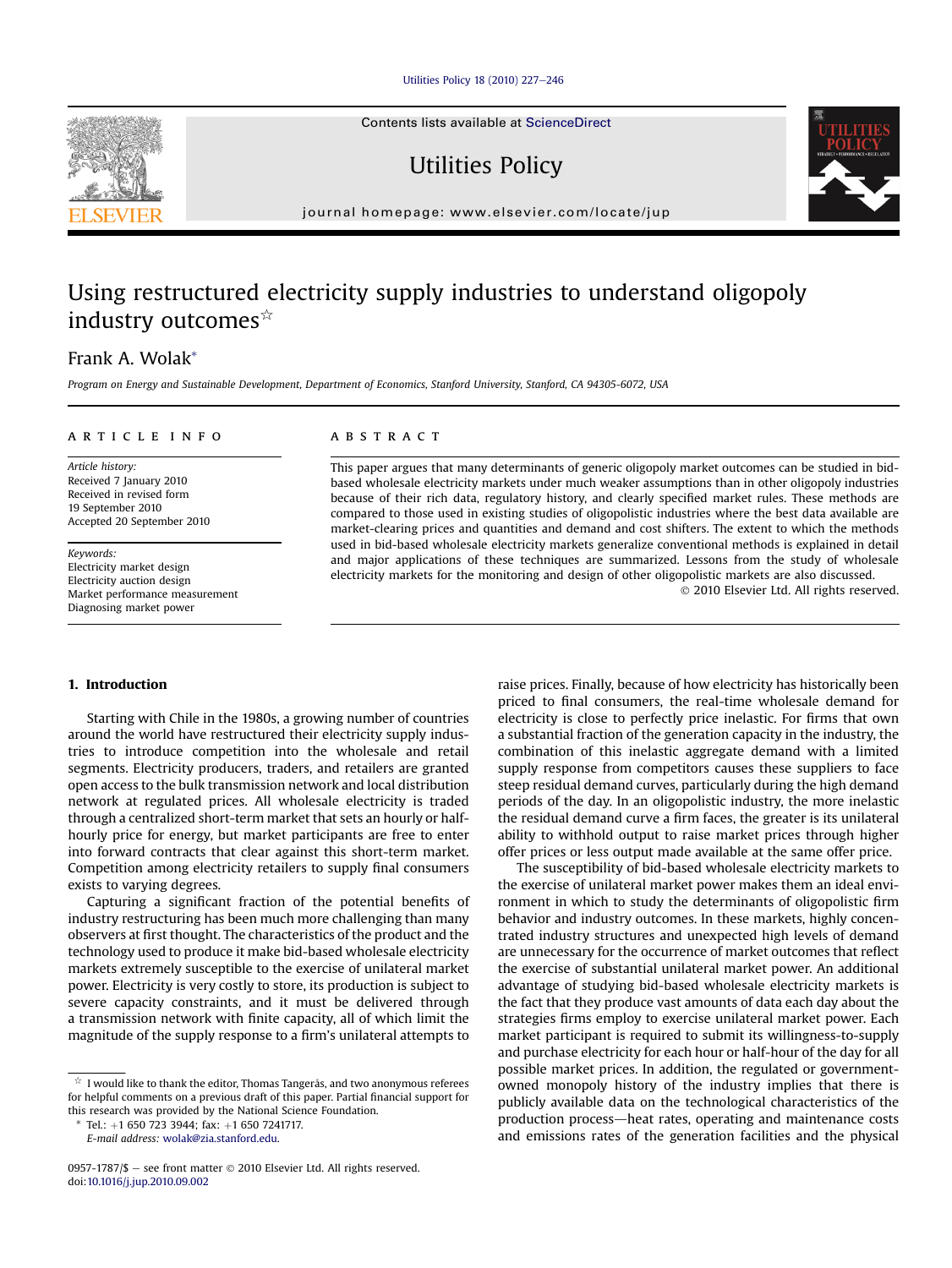characteristics of the transmission network. This is considerably more information about firm strategies and production costs than is available to researchers studying other oligopolistic industries, such as automobiles [\(Bresnahan, 1981, 1987; Goldberg, 1995; Berry et al.,](#page--1-0) [1995](#page--1-0)), personal computers ([Bresnahan et al., 1997](#page--1-0)), and breakfast cereals [\(Nevo, 2001](#page--1-0)). In these industries, the researcher typically has, at best, data on the market-clearing prices and quantities of each product sold and variables thought to influence production costs and the level of demand for each product.

A final advantage of studying wholesale electricity markets relative to other oligopolistic industries is that the market rules are clearly specified and publicly available. Specifically, the researcher knows precisely how the wholesale prices suppliers receive and demanders pay are determined from the actions taken by these two sets of market participants. This is dramatically different from other oligopolistic industries, where a standard criticism of the empirical model implemented is that the choice of the economic model of firm behavior and the price-setting process is ad hoc because it assumes away important details of the competitive interactions between firms and between firms and consumers. For example, in most industries wholesale prices are set through bilateral negotiations between the seller and each buyer. The usual Cournot quantity-setting or Bertrand price-setting modeling assumptions used to simplify more complex price-setting processes can significantly impact the researcher's conclusions about the ability and incentive of firms to exercise unilateral market power and the competitiveness of observed market outcomes.

In contrast, wholesale electricity markets have detailed rules that must be approved by the regulatory body specifying precisely how market-clearing prices are determined. These rules define the feasible set of market participant actions, what information the market participants know when they take these actions, and how they are compensated for their actions. Consequently, the researcher does not need to make any ad hoc assumptions about how a market participant's actions impact the price it pays or receives; the market rules on file with the relevant regulatory authority specify precisely how each market participant's actions impact its revenues and costs. In this sense, wholesale electricity markets are like experimental economics markets except that experienced and highly compensated market participants play a well-defined game for large sums of money.

Studying wholesale electricity markets allows the empirical researcher to address many of the concerns raised by [Fisher \(1989,](#page--1-0) [1991\)](#page--1-0) regarding the usefulness of applying game-theoretical methods to oligopoly contexts. The data on bids and market outcomes, cost data from the former regulated regime, and detailed market rules severely limit the set of possible economic models that can provide institutionally and statistically valid descriptions of observed data. A common problem in modeling market outcomes in oligopolistic industries where only market-clearing price and quantity data are available is the uncertainty about how the actions of market participants impact their profits and those of their competitors. The market rules for bid-based wholesale electricity markets completely eliminate this source of modeling uncertainty. Instead, the major challenge in studying bid-based wholesale electricity markets is formulating a computationally tractable model of market outcomes that is not dramatically inconsistent with the actual market rules.

The goal of this paper is to demonstrate how the features of wholesale electricity markets described above can be used to recover a rich set of economic primitives, direct measures of market performance, and measures quantifying the ability and incentive of a supplier to exercise unilateral market power, while employing fewer untestable assumptions relative to the approaches used to study these issues in other oligopolistic industries. The methods described below cannot be implemented in other oligopoly environments because the necessary data is unavailable and/or there is uncertainty about the form of market institutions. Instead, functional form assumptions for market demand and firm-level cost functions, as well as untestable assumptions about the form of competition (typically, Cournot quantity-setting or Bertrand pricesetting behavior), must be made to gain traction on these questions in oligopolistic industries where only market-clearing price and quantity data are available. Consequently, wholesale electricity markets can provide insight about the determinants of market performance and the design of economic institutions that limit the ability and incentive of firms to exercise unilateral market power without many of the untestable assumptions employed in similar studies of other oligopolistic industries.

The four major issues addressed in this paper are: (1) testing the assumption of expected profit-maximizing behavior, (2) quantifying the ability and incentive of a supplier to exercise unilateral market power, (3) measuring overall market performance, and (4) assessing the competitive impacts of mergers. The data available and clearly specified rules for bid-based wholesale electricity markets allow a test of the hypothesis of expected profit-maximizing behavior without any assumptions on the functional form for the demand for electricity, minimal assumptions on the form of the variable cost function for producing electricity, and without assuming a specific oligopoly equilibrium model  $-$  the key assumptions required to test this hypothesis with data on market-clearing prices and quantities. Section [3](#page--1-0) describes the details of this test and discusses the results of applying it in several electricity markets.

The data availability and precisely specified market rules allow the construction of direct measures of the firm-level ability and incentive to exercise unilateral market power. These measures of the ability and incentive to exercise unilateral market power can be constructed from the data on market participant bids and offers and market-clearing prices and quantities. Section [4](#page--1-0) describes the construction of these measures and summarizes applications to wholesale electricity markets in California, Spain, and New Zealand.

The exercise of unilateral market power reduces the economic efficiency of wholesale market outcomes. Information on the technological characteristics of the generation facilities, input fuel prices, and bid and market outcome data can be used to construct a measure of market performance. This measure compares actual market prices to the market prices that would exist if no firms were able to exercise unilateral market power. This procedure accounts for daily input fuel price changes, generation unit outages, and emissions permit price changes in computing the counterfactual no-market-power outcomes. Section [5](#page--1-0) describes the details of this procedure and summarizes applications to Spain, California, New England, and the PJM Interconnection region in the United States.

Quantitative merger analysis has recently begun to rely on models of industry equilibrium estimated or calibrated from data on market-clearing prices and quantities (see [Werden and Froeb, 1994,](#page--1-0) [2002; Nevo, 2000](#page--1-0)). These models rely on functional form assumptions for firm-level demand and cost functions, as well as a model of strategic interaction determining market outcomes. Because of the availability of bid data and information on generation unit-level production costs, these assumptions can be dispensed with when analyzing proposed mergers in bid-based wholesale electricity markets. Section [6](#page--1-0) proposes a method for estimating the competitive effects of mergers and provides a hypothetical application of this procedure.

#### 2. Empirical models of oligopoly market outcomes

This section describes the identifying assumptions typically used to estimate models of oligopoly market outcomes that are